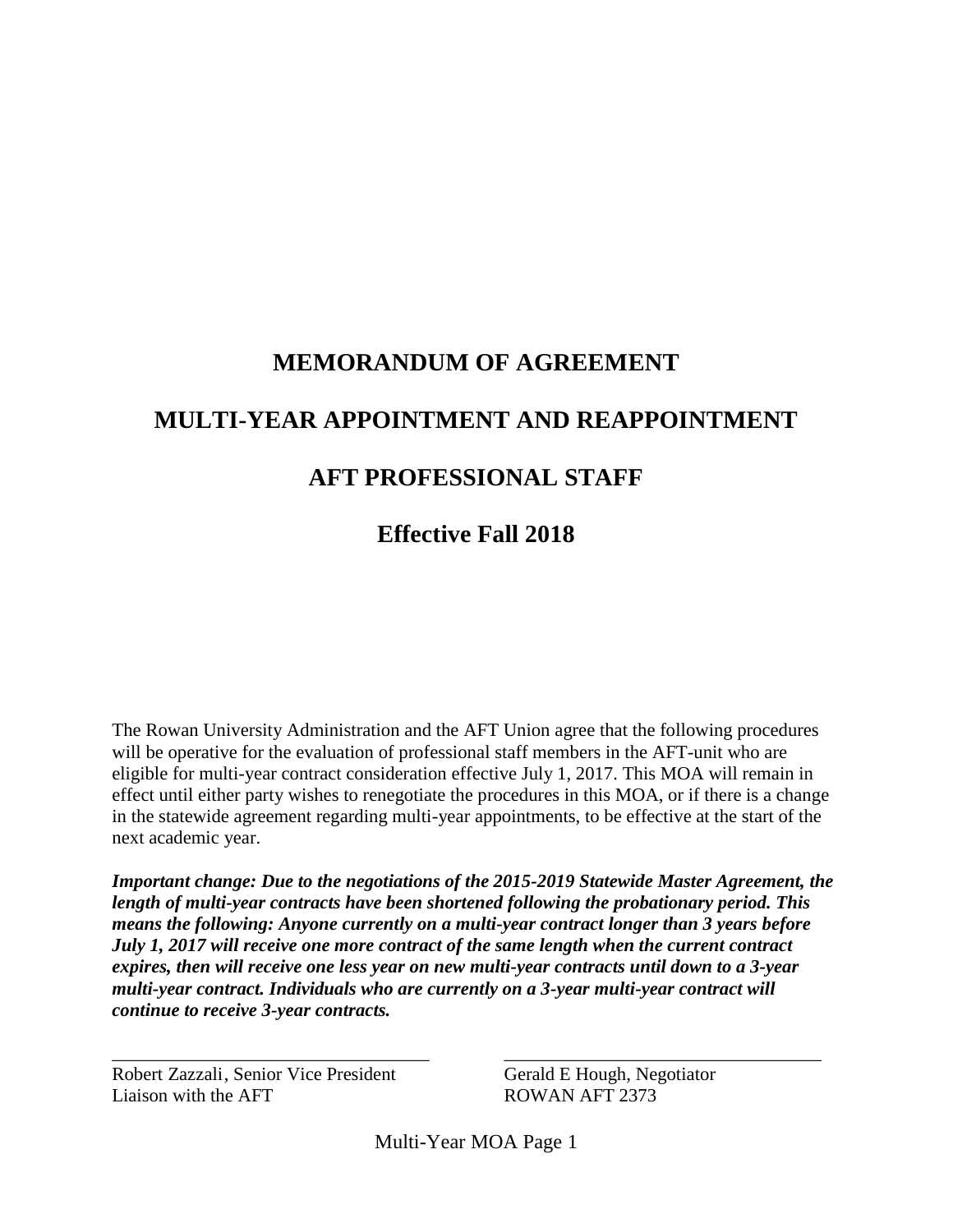# **CALENDAR FOR MULTI-YEAR RECONTRACTING REVIEW**

## CANDIDATES FOR THEIR INITIAL MULTI-YEAR APPOINTMENT (PROFESSIONAL STAFF IN THEIR 5TH YEAR OF SERVICE)

|    | ACTION<br>1) Notification of Eligibility                                                         | NOT LATER THAN<br>September 15 |
|----|--------------------------------------------------------------------------------------------------|--------------------------------|
|    | 2) Candidates meet with immediate supervisor<br>to review evaluation process (Sec. 4.4)          | October 15                     |
| 3) | Candidates meet with immediate supervisor<br>to review supervisor's evaluation report (Sec. 4.5) | November 15                    |
| 4) | Candidates may respond to evaluation (Sec. 4.6)                                                  | November 21                    |
| 5) | Evaluation materials forwarded to President (Sec. 4.7)                                           | November 25                    |
| 6) | President notifies candidates (Sec.6.2)                                                          | December                       |
| 7) | Board of Trustee Meeting                                                                         | December                       |

# CANDIDATES FOR THEIR MULTI-YEAR *RE*APPOINTMENT

|    | CTION<br>1) Notification of Eligibility                                                          | ' LATER THAN<br>January 1 |
|----|--------------------------------------------------------------------------------------------------|---------------------------|
| 2) | Candidates meet with immediate supervisor<br>to review evaluation process (Sec. 4.4)             | March 25                  |
| 3) | Candidates meet with immediate supervisor<br>to review supervisor's evaluation report (Sec. 4.5) | April 25                  |
| 4) | Candidates may respond to evaluation (Sec. 4.6)                                                  | May 1                     |
| 5) | Evaluation materials forwarded to President (Sec.4.7)                                            | May 7                     |
| 6) | President notifies candidates (Sec.6.2)                                                          | June                      |
| 7) | Board of Trustee meeting                                                                         | June                      |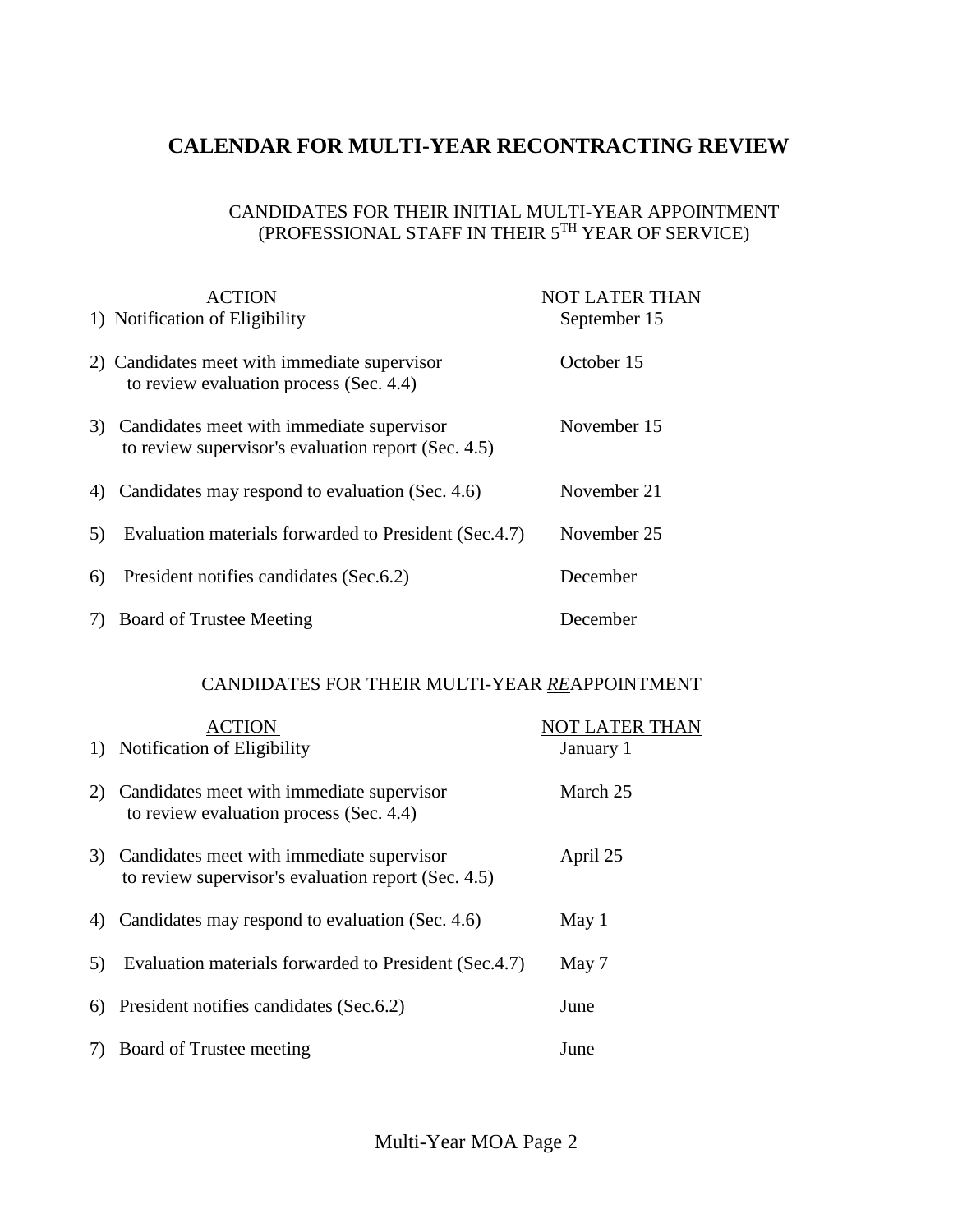#### **Memorandum of Agreement**

#### **Multi-year Appointment and Reappointment Contracts In-Unit Professional Staff**

#### 1. Eligibility for Multi-year Contracts

.

Each member of the professional staff not holding faculty rank or concurrent academic rank who is a member of the bargaining unit shall be eligible for a multi-year appointment or reappointment contract.\*

\*N.J.A.C. 9:6-4.7(b)

For the purposes of this section the academic year shall be from July 1 to June 30. Contracts for professional staff members shall be concurrent with the academic year. In order for the initial term of employment to qualify as a full academic year for purposes of the multi-year contract probationary period, employment under the contract must begin no later than December 31st.

2. Length of Multi-year Appointment or Reappointment Contract

Each member of the professional staff not holding faculty rank or concurrent academic rank who is a member of the Rowan AFT #2373 bargaining unit shall be eligible for a multi-year appointment or reappointment contract in accordance with the provisions of Chapter 163 of the Laws of 1973. After completion of five years of probationary service, full-time employees not holding faculty rank shall be considered for a multi-year contract. All multi-year contracts granted effective July 1, 2017 or thereafter shall be for three (3) years, unless the employee is on a four-year or five-year contract as of June 30, 2017. For employees who are currently serving in a four-year contract as of June 30, 2017 their next two succeeding contracts, if granted, shall be for four (4) years. Subsequently, all contracts granted shall be for three (3) years. For employees who are serving in a five-year contract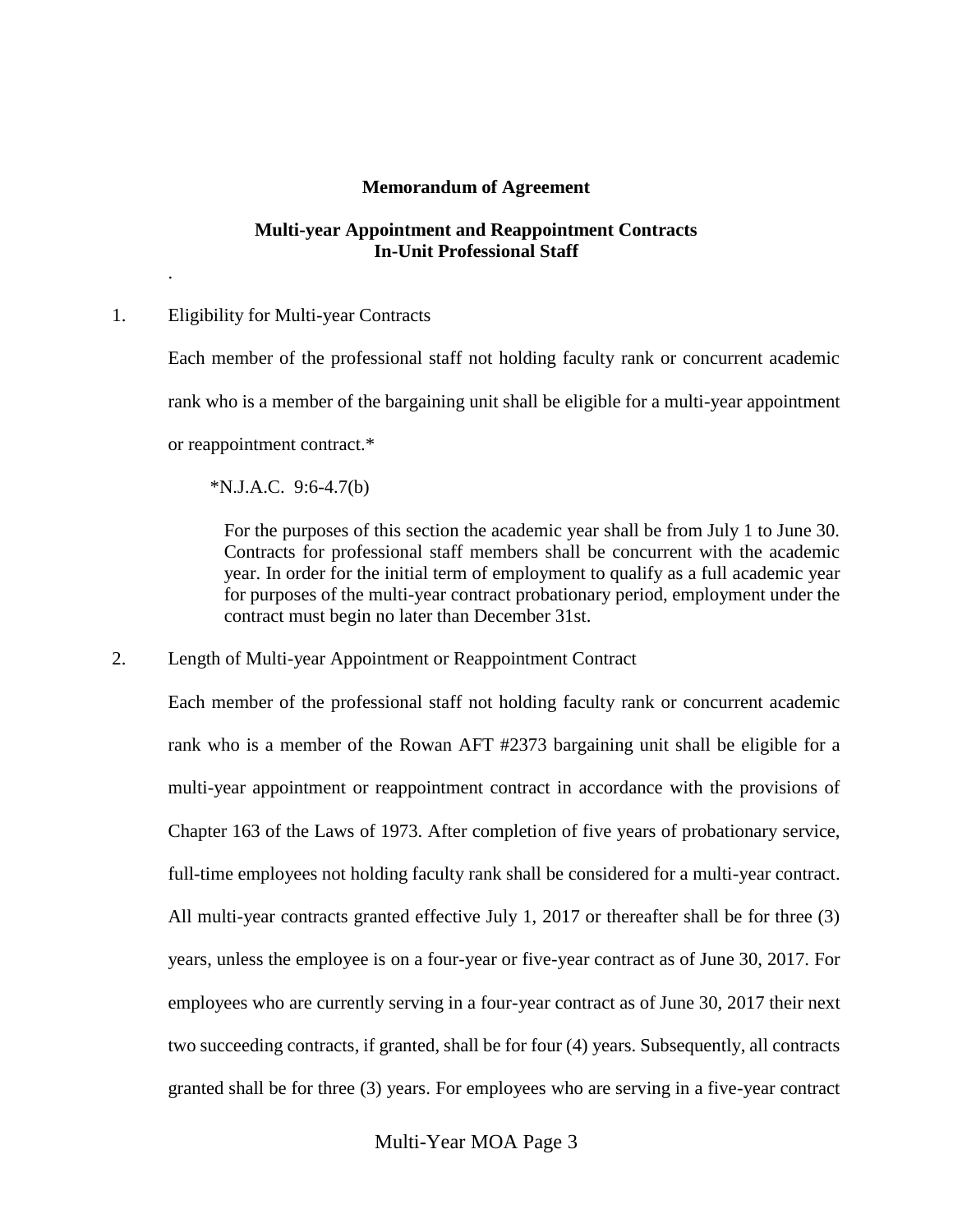as of June 30, 2017, their next two succeeding contracts, if granted, shall be for five (5) years. The contract after that will be for four (4) years. Subsequently, all contracts granted shall be for three (3) years.

3. Multi-year Contract Reappointments

Each candidate for a multi-year reappointment contract shall undergo a thorough and rigorous review of his or her qualifications for continued employment at the University, and such employee will be expected to present evidence of past performance and future potential such as to warrant the granting of a multi-year contract in the candidate's professional staff position.

- 4. Process of Evaluation
	- 4.1 The entire professional performance record of a member of the professional staff shall be considered at the time such employee is being considered for a multi-year appointment or reappointment contract.
	- 4.2 Each member of the professional staff who is eligible for a multi-year reappointment contract shall prepare a written self-evaluation which shall include: a review of past performance and achievements bearing on the contemplated personnel action; a complete description of current professional responsibilities; an analysis of professional contributions and potential for continued development; and a statement of professional goals and objectives. (Form attached) The candidate may include any additional information that he/she deems appropriate, for example, prior years' evaluations.
	- 4.3 Each member of the professional staff who is eligible for a multi-year appointment or reappointment contract may be evaluated by employees, who may be in or out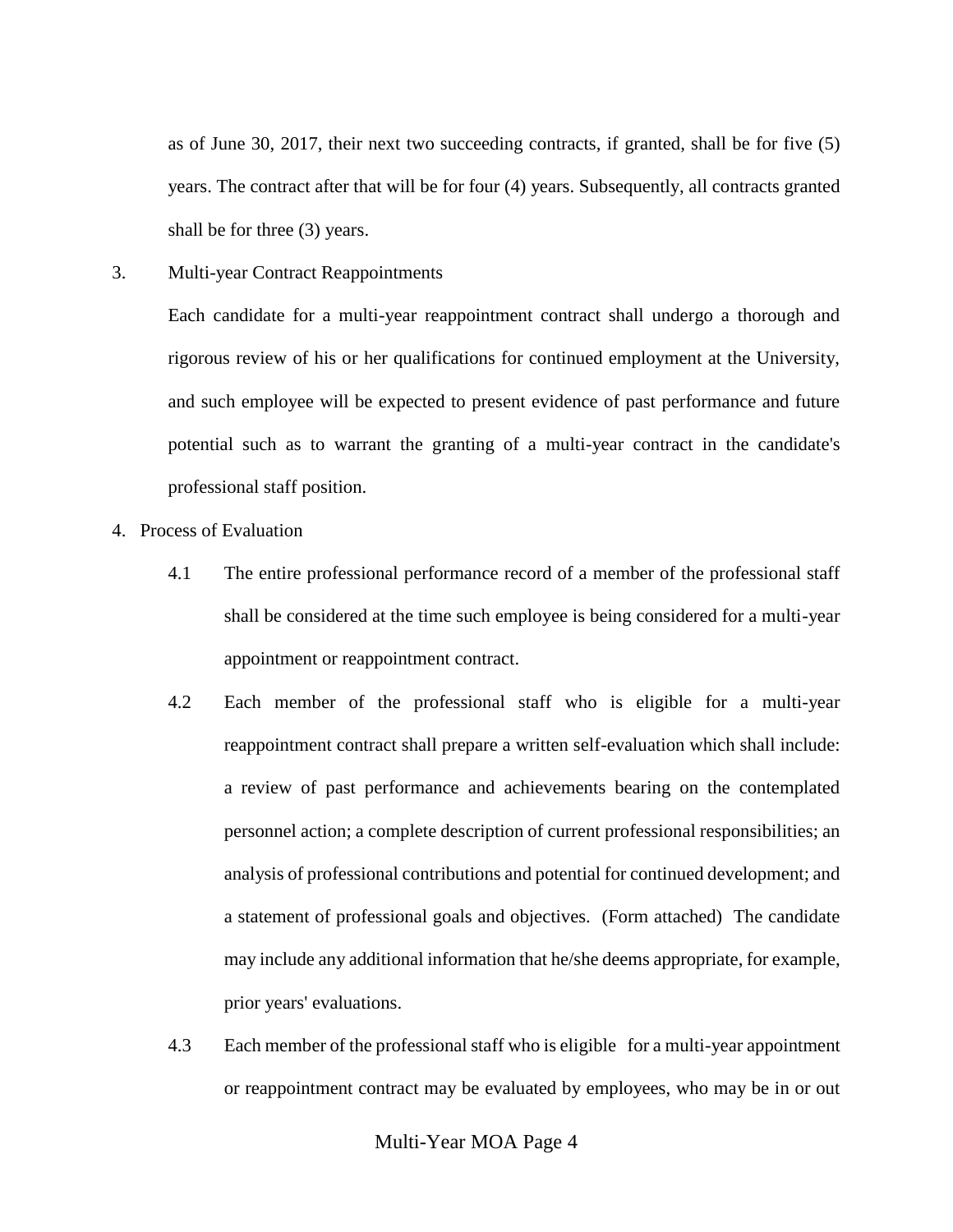of the bargaining unit, who serve in a regular and continuing functional working relationship to the candidate. Employees serving in a functional working relationship shall be those identified by the immediate supervisor of the candidate, after consultation with the candidate.

- 4.4 Candidates for initial multi-year contract consideration by October 15 and candidates for multi-year reappointment consideration, by March 25 will meet with their immediate supervisor to:
	- Review the evaluation process and procedures;
	- Update his/her job description; this updated job description may be made the basis for a formal request for job reclassification;
	- Discuss the specifics of the criteria (e.g., professional performance, contributions to office and University, fulfillment of professional responsibilities, potential for professional growth) that will be applied in the candidate's assessment;
	- Identify mutually no fewer than three (3) individuals serving in a functional working relationship with the candidate.
	- 4.41 The candidate's immediate supervisor shall request the identified employees to provide a written appraisal of the candidate's ability, performance, contributions and potential. If as a result of this consultation, the candidate and the immediate supervisor disagree as to which employees serve in a functional working relationship to the candidate, the immediate supervisor and the candidate will each identify employees who serve in a functional relationship. The immediate supervisor will then request written appraisals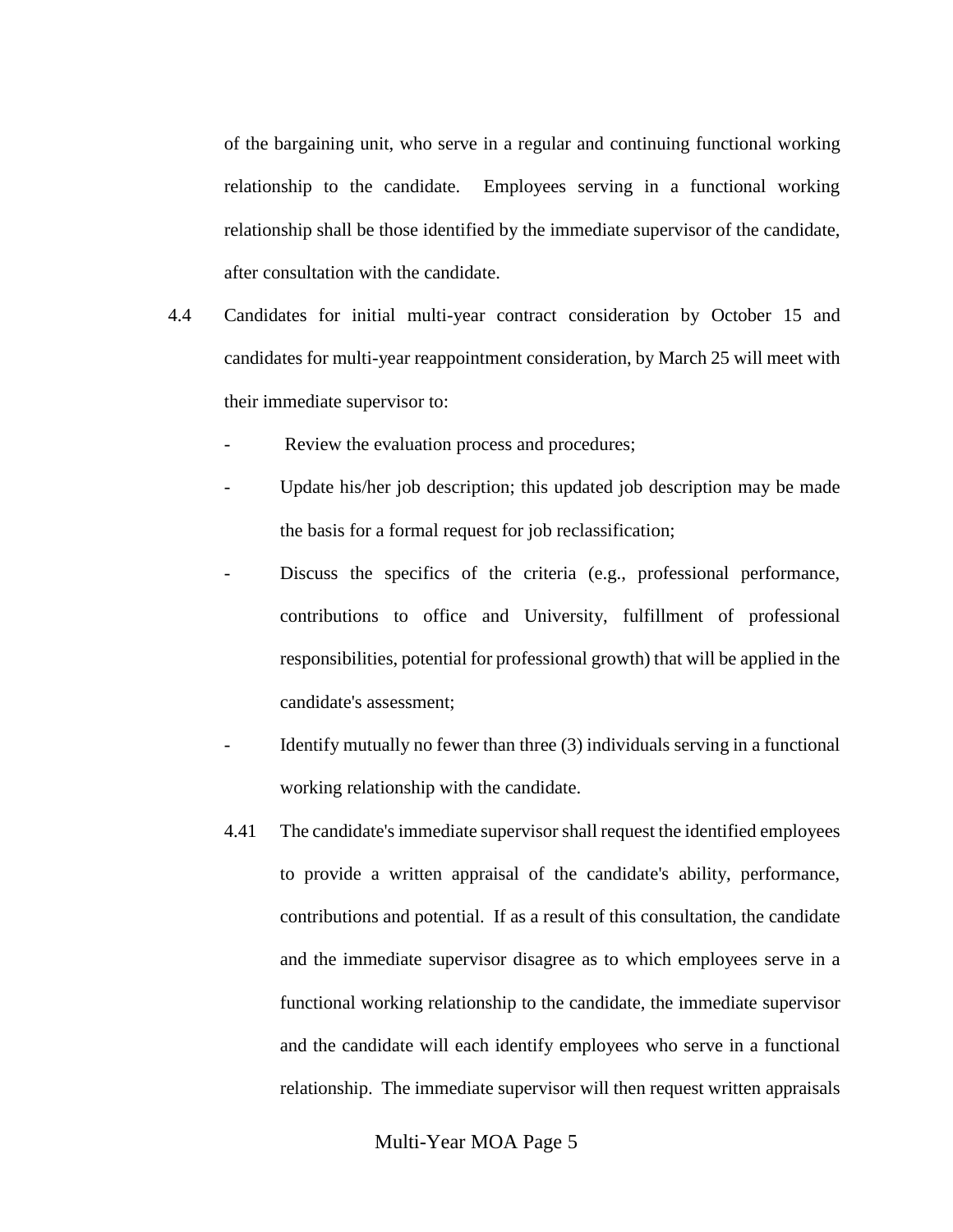from all employees so identified. (Form attached)

- 4.42 Following the consultation, the candidate will receive in writing a statement of the specific criteria to be applied by the immediate supervisor in evaluating the candidate. If the candidate and the immediate supervisor disagree as to the appropriate evaluative criteria, the candidate may attach a statement to this effect for inclusion in his/her review folder.
- 4.5 Candidates for initial multi-year contract consideration by November 15 and candidates for multi-year reappointment consideration by April 25 will meet with their immediate supervisor. At that meeting each candidate shall review the evaluations submitted by the individuals identified by the process outlined in section 4.4 above and shall receive a copy of immediate supervisor's evaluative report of his/her professional performance and potential for future growth.
- 4.6 Candidates for an initial multi-year contract and candidates for multi-year reappointment consideration will have one week from the evaluation meeting to attach written comment to the evaluation materials and indicate by signature that they have had opportunity for review and comment.
- 4.7 The evaluation materials will then be sent to the President or his designee by the candidate. Upon receipt of the file for each candidate for recontracting, the President may consult with his administrative staff. If additional written information and/or a written evaluative report on the candidate is presented to the President, the candidate will receive a copy and will have an opportunity to append comments thereto and present them to the President.
- 5. Definition of Immediate Supervisor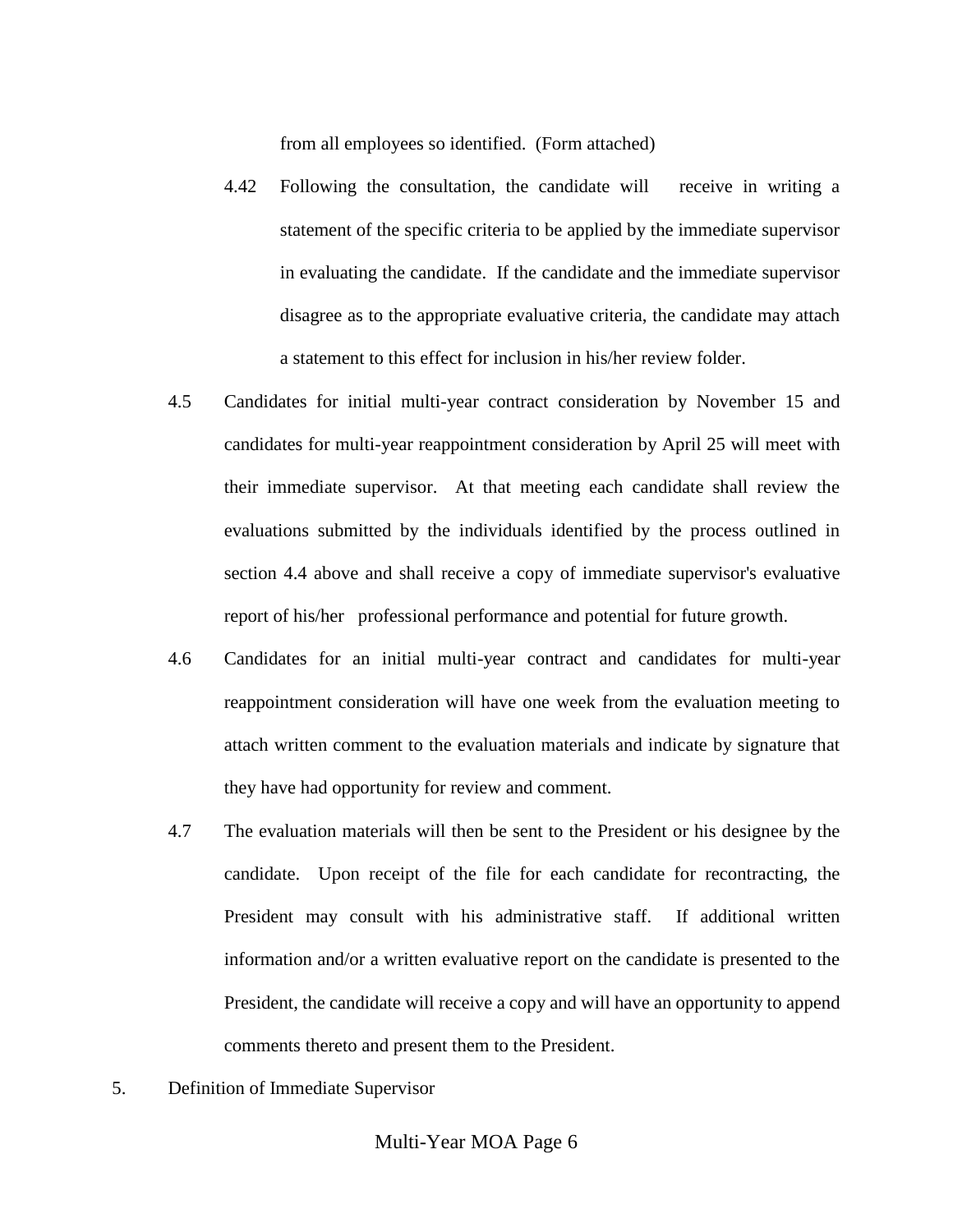For the purposes of this Article, the immediate supervisor shall be construed as that supervisory management-level person not included in the bargaining unit and who is first reached in the normal chain of command leading from the candidate.

6. Notification of Multi-year Appointment or Reappointment

(See calendar for notification deadlines)

- 6.1 If members of the academic administrative staff other than the immediate supervisor provide a written evaluative report to the President on a candidate, the candidate will receive a copy and will have an opportunity to append comments thereto and present them to the President.
- 6.2 Not less than five (5) days before official Board action, the President will make known in writing to each candidate his recommendation and the reason for the recommendation to the Board of Trustees.
- 6.3 A professional staff member receiving a negative recommendation may request and shall receive an informal appearance before the President (this can occur either before or after the Board of Trustee's meeting). At the candidate's option, he/she may request a union representative to be present.
- 6.4 In instances where the President is making a negative recommendation, the candidate shall have the option of filing written comments directly with the Board of Trustees prior to Board deliberations.
- 7. Grievances due to non-renewal
	- 7.1 As stated in Article VII(D.3) of the 2015-2019 Statewide Master Agreement, fulltime employees serving under multi-year contracts may grieve notice of nonrenewal on the basis of lack of good cause. If the arbitrator finds that the non-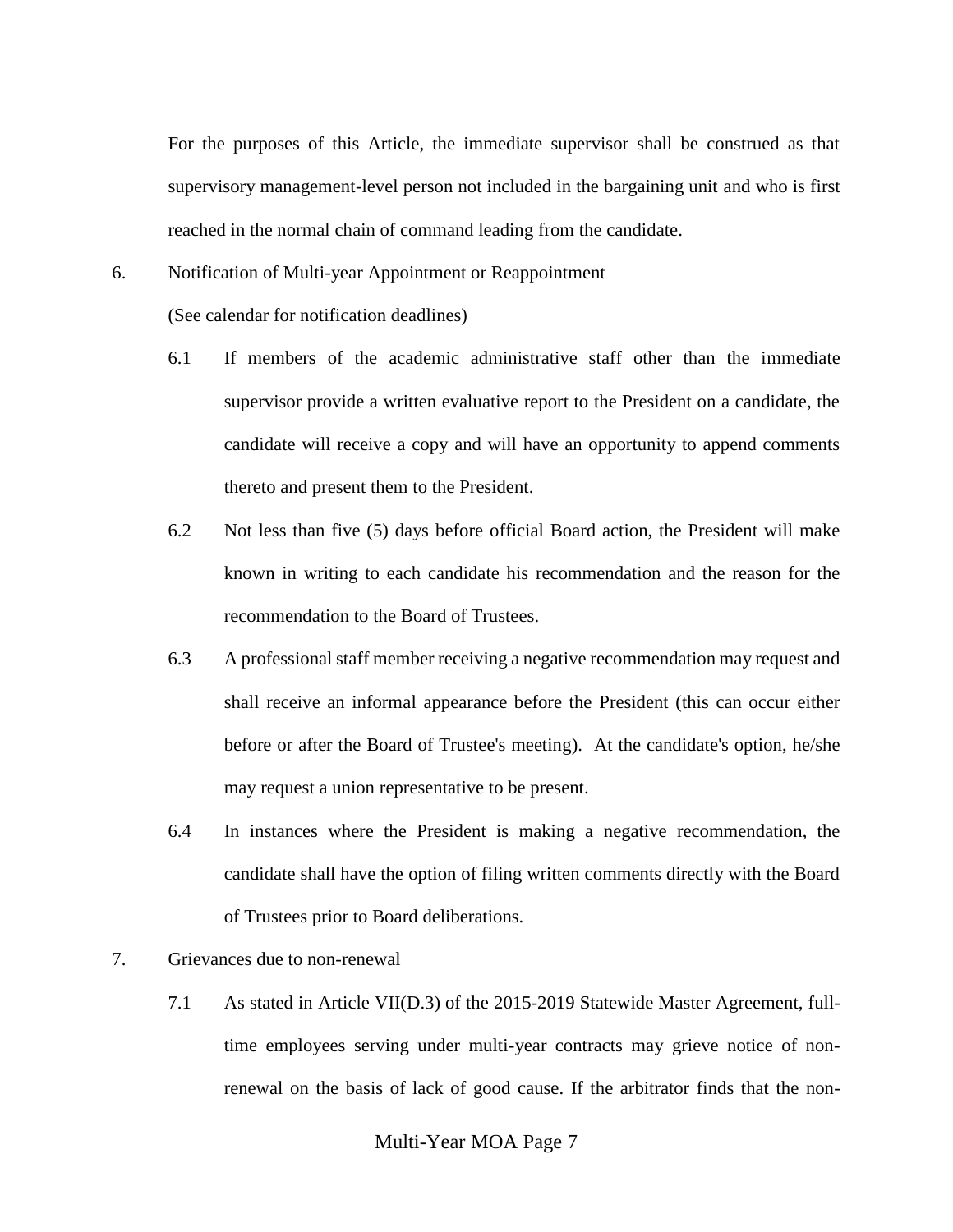renewal lacked good cause, the arbitrator may direct the withdrawal of the notice of non-renewal. In such event, the arbitrator may either issue a monetary award not to exceed one (1) year's salary or reinstate the employee to employment with the College/University for a term not to exceed one (1) year under the terms of a Performance Improvement Plan (PIP).

- 7.2 The PIP shall be developed in consultation and cooperation with the employee and representatives of the Local UNION, provided however that the College/University shall have final decision making authority as to the content of the PIP, which is not subject to review. If the College/University determines, in its discretion, that the professional staff member has complied with the PIP, the professional staff member shall be eligible for renewal of their contract in accordance with Section A of Appendix 1.
- 7.3 Failure to comply with the PIP shall subject the professional staff member to nonrenewal at the conclusion of the year. Notice of non-compliance shall be provided to the professional staff member no later than April 1 of the terminal contract year. This reinstatement authority applies only to non-renewals based on job performance, and a non-renewal at the conclusion of the PIP year awarded by the arbitrator shall not be subject to the contractual grievance/arbitration provisions.
- 8. Time Limit on Grievances

Grievances involving alleged violations of these procedures must be filed within forty-five (45) days from the date on which the candidate should have reasonably known of its occurrence.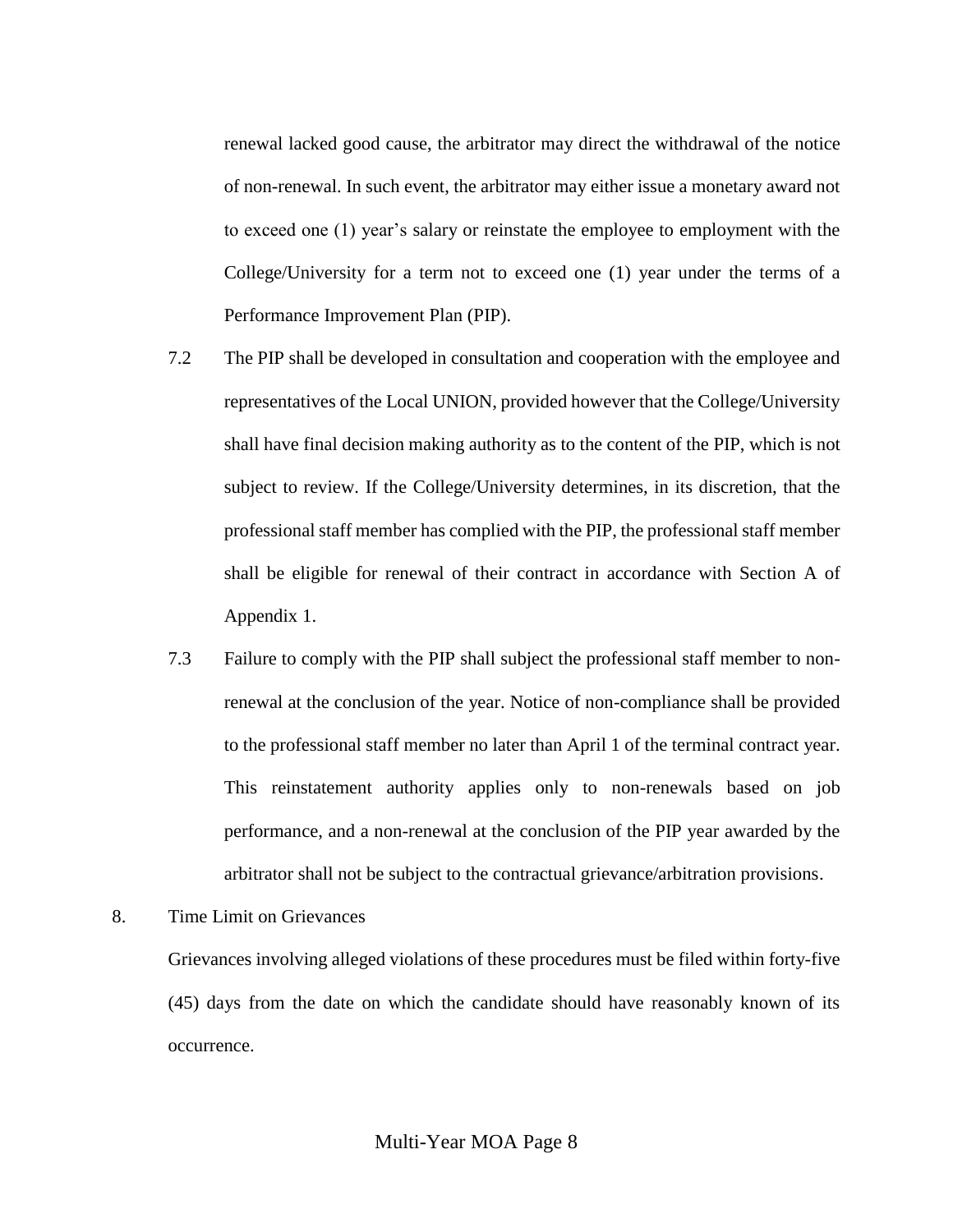Multi-Year MOA Page 9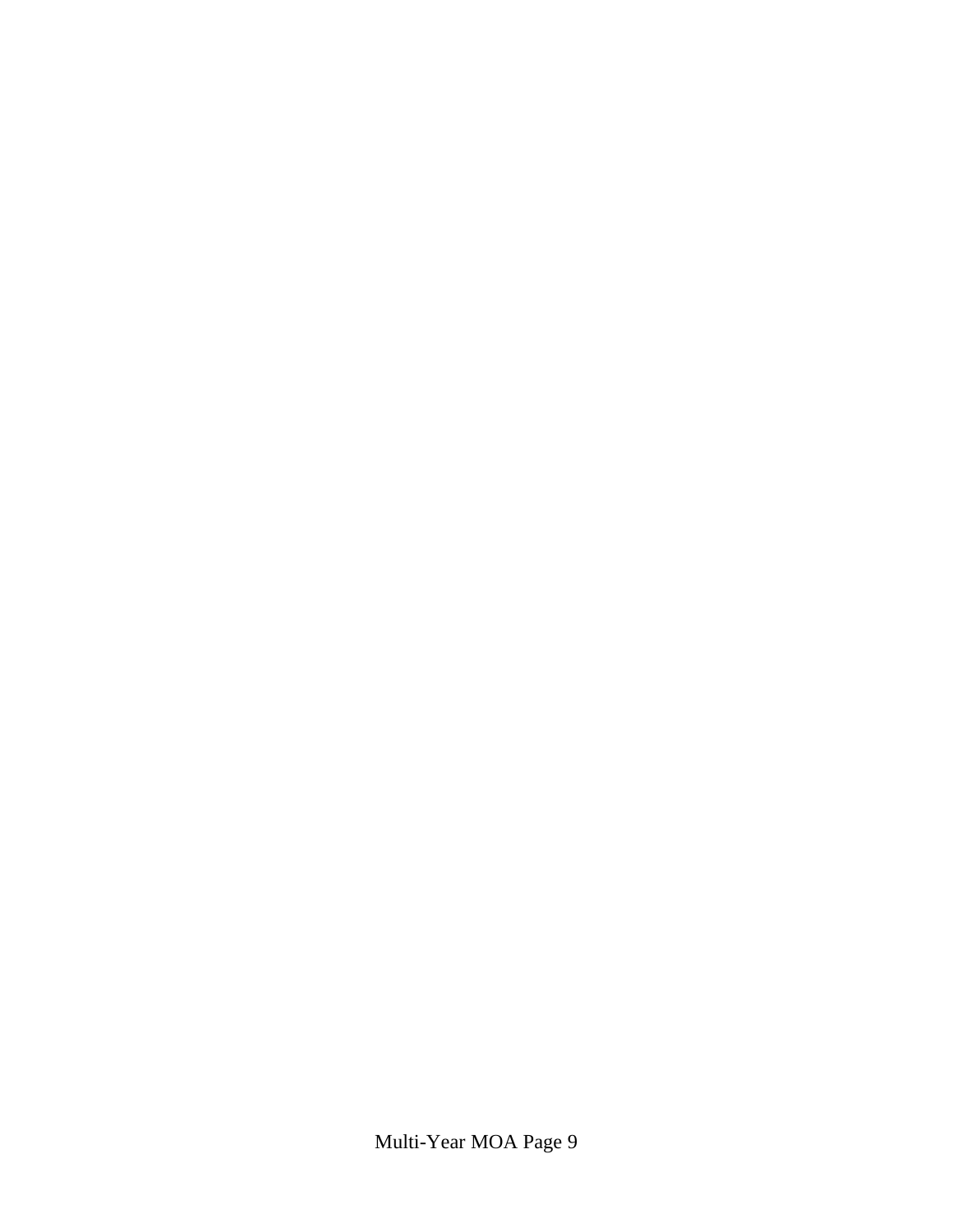#### **FORM 18 Evaluation of Professional Staff in the Unit**

As part of the annual review and evaluation process for professional staff members in the unit eligible for multi-year contracts, we are evaluating the performance of

 $\qquad \qquad \text{as} \qquad \qquad \qquad \qquad \text{as} \qquad \qquad \qquad \qquad \qquad \qquad \qquad \qquad \text{as}$ (Name of Professional Staff Member) (Title)

It is my understanding that within the past year you have had the opportunity to work in a functional relationship with the administrator named above. If you are willing, we would appreciate your input in this evaluation process. All evaluative information will be shared with the professional staff member under review. I would appreciate knowing as soon as possible if you cannot participate in the evaluation process.

(Please return this form to by by ). The following statement reflects my observations and appraisal of the above named professional staff member's: (1) competencies, (2) professional performance and, (3) potential for continued professional growth.

Date Signature

\_\_\_\_\_\_\_\_\_\_\_\_\_\_\_\_\_\_\_\_ \_\_\_\_\_\_\_\_\_\_\_\_\_\_\_\_\_\_\_\_\_\_\_\_\_\_\_\_\_\_\_\_\_\_\_